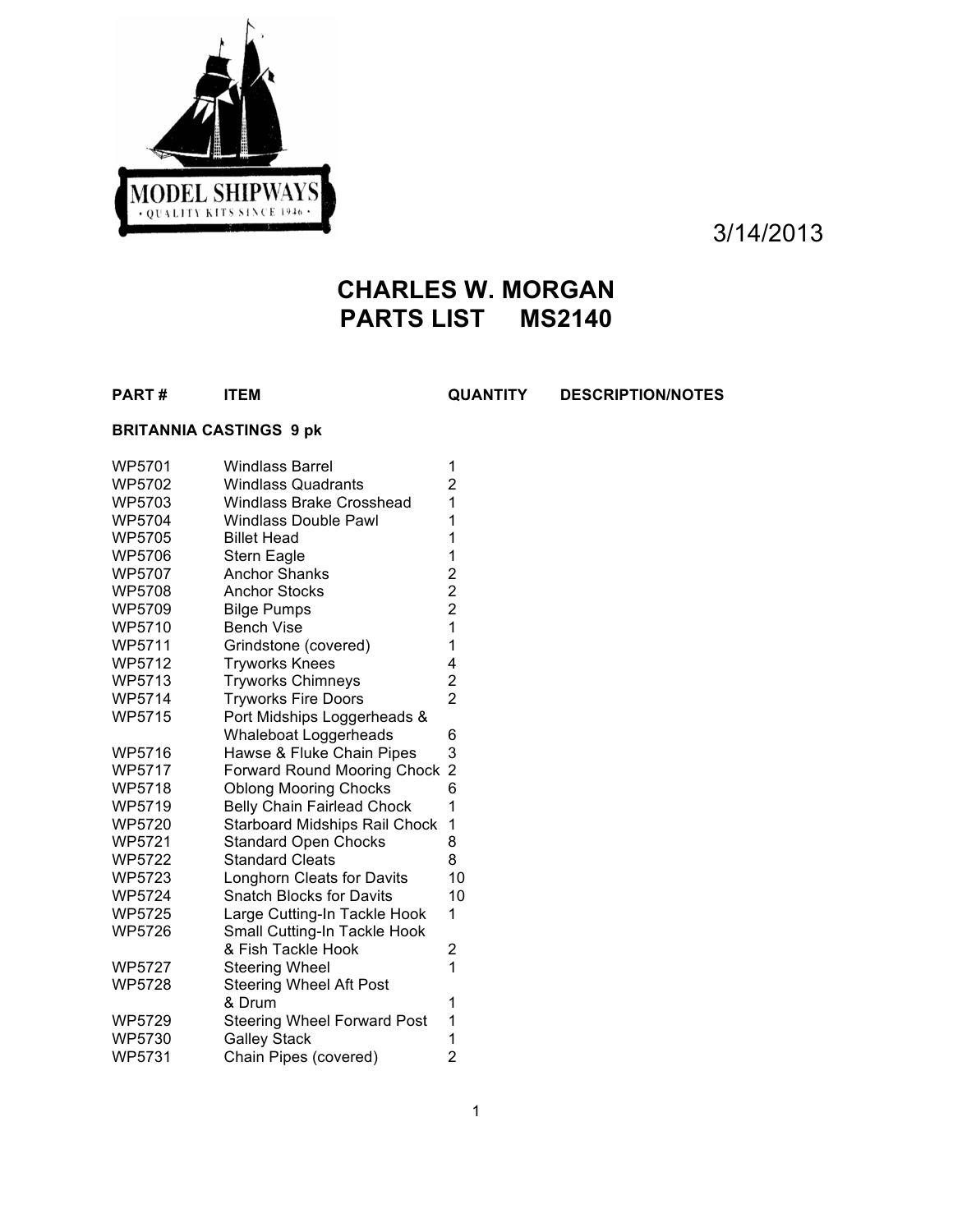| WP5733        | Fore & Main Lower Yard Truss   | 2 |
|---------------|--------------------------------|---|
| WP5734        | Fore & Main Topsail Iron       |   |
|               | <b>Sheet Blocks</b>            | 2 |
| WP5735        | Fore & Main Upper Topsail      |   |
|               | <b>Fixed Truss &amp; Bands</b> | 2 |
| <b>WP5736</b> | Fore & Main Lower Topsail      |   |
|               | Parrel Tub & Truss             | 2 |
| <b>WP5737</b> | Fore & Main Spider Bands       | 2 |
| <b>WP5738</b> | Mizzen Spider Band             | 1 |
| WP5739        | Large Whaleboat Line Tubs      | 5 |
| WP5740        | Small Whaleboat Line Tubs      | 5 |
| WP5741        | Tryworks Pots Male (half)      | 2 |
| WP5742        | Tryworks Pots Female (half)    | 2 |
| WP5743        | <b>Running Lights</b>          | 2 |
|               |                                |   |

### **BRASS AND MISCELLANEOUS FITTINGS AND MATERIAL**

| WP0411 | <b>Belaying Pins</b>        | 150     |                     |
|--------|-----------------------------|---------|---------------------|
| WP0429 | Small Eyebolts              | 200     |                     |
| WP0428 | Large Eyebolts              | 30      |                     |
| WP0955 | 1/8" Split Rings            | 40      |                     |
| WP0888 | 1/64" x 1/16" Strip         | 4 ft    |                     |
|        | WP40285SEC 0.010" Dia. Wire | 10 ft   |                     |
|        | WP40244SEC 0.020" Dia. Wire | $20$ ft |                     |
| WP0516 | 42 Link/Inch Chain          | 6 ft    | Small gauge         |
| WP0480 | 21 Link/Inch Chain          | 6 ft    | Bobstays, Mainstays |
| WP0993 | <b>Nails</b>                | 50      |                     |
| WP0976 | 1/4" Copper Tape            | 108 ft  | Bottom sheathing    |
| WP0426 | Ship's bell                 |         |                     |

#### **DEADEYES, BLOCKS, AND OTHER WOOD FITTINGS**

Note: All deadeyes and blocks are Walnut unless otherwise noted.

| 3/32" Dia. Deadeyes | 35 |
|---------------------|----|
| 9/64" Dia. Deadeyes | 60 |
| 3/16" Dia. Deadeyes | 45 |
| 3/32" Single blocks | 40 |
| 1/8" Single blocks  | 75 |
| 3/16" Single blocks | 25 |
| 1/8" Double blocks  | 40 |
| 3/16" Double blocks | 15 |
| 1/4" Double blocks  | 2  |
|                     |    |

#### **RIGGING LINE**

Note: Rigging line is Cotton/Poly mix. Black is for standing rigging. Manila Hemp is for running rigging. Stain line for other desired coloring.

| WP1218 | 0.008" Dia, Black | 15 yds           |
|--------|-------------------|------------------|
| WP1210 | 0.021" Dia. Black | 15 yds           |
| WP1211 | 0.028" Dia, Black | 15 vds           |
| WP1215 | 0.040" Dia. Black | $10 \text{ vds}$ |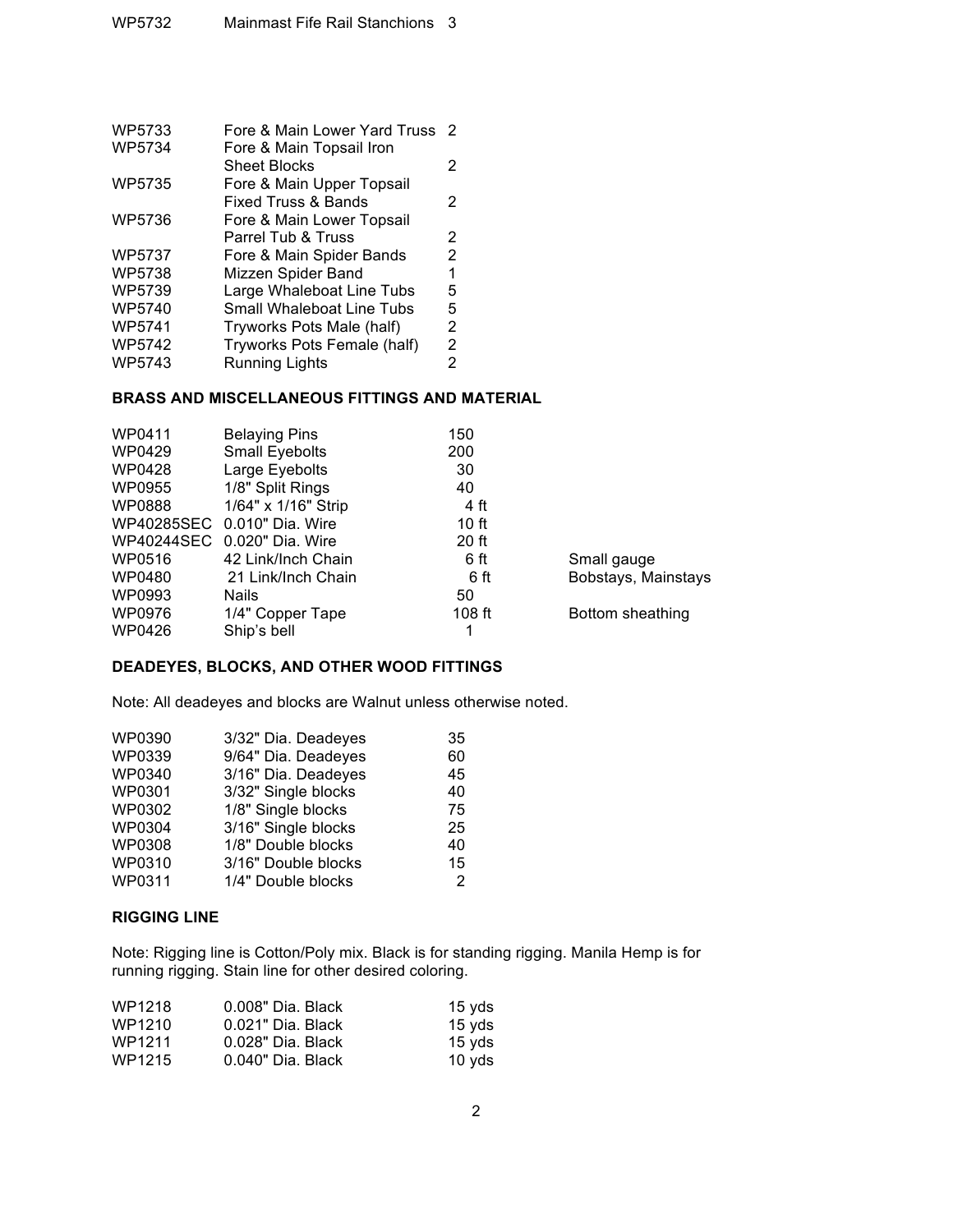| <b>WOOD DOWELS</b> |                         |        |
|--------------------|-------------------------|--------|
| WP1242             | 0.021" Dia. Manila Hemp | 25 vds |
| WP1241             | 0.008" Dia. Manila Hemp | 50 yds |

Note: All dowels are Beech unless otherwise noted. Dowels are supplied in lengths as noted. Cut to length as required.

| WP5105-24 | $5/16" \times 24"$ |   | Foremast & mainmast             |
|-----------|--------------------|---|---------------------------------|
| WP5104-24 | $1/4" \times 18"$  |   | Mizzenmast                      |
| WP5103-24 | $3/16" \times 24"$ | 3 | Fore & main topmast, jibboom    |
|           |                    |   | Fore & main lower topsail yards |
| WP5102-24 | $5/32" \times 10"$ |   | Mizzen topmast                  |
| WP5101-18 | $1/8" \times 18"$  | 4 | Fore & main topgallant masts    |
|           |                    |   | Mizzen crossjack                |
|           |                    |   | Spanker boom & gaff             |
|           |                    |   | Fore & main topsail yards       |
| WP5100-12 | $5/64$ " x 12"     | 3 | Fore & main topgallant yard     |
|           |                    |   | Main royal yard                 |

#### **WOOD STRIPS, SHEETS, AND BLOCKS**

Note: All wood is Basswood or Limewood (European Basswood) unless otherwise noted. Wood strips, sheets, and blocks are supplied in lengths as noted. Cut to length as required.

#### **STRIPS**

|                                 | 4                   |              |
|---------------------------------|---------------------|--------------|
| 1/32" x 1/16" x 24"             | 20                  |              |
| $1/32$ " x $3/32$ " x $24$ "    | 25                  |              |
| $1/32$ " x $1/8$ " x $24$ "     | 4                   |              |
| $3/64" \times 3/32" \times 24"$ | 25                  |              |
| $3/64"$ x $1/8"$ x $24"$        | 3                   |              |
| $3/64" \times 3/16" \times 24"$ | $\overline{2}$      |              |
| $1/16"$ x $1/16"$ x $24"$       | $\overline{2}$      |              |
| $1/16"$ x $3/32"$ x $24"$       | 60                  |              |
| $1/16"$ x $1/8"$ x $24"$        | 80                  |              |
| $1/16"$ x $3/16"$ x $24"$       | 15                  |              |
| $1/16"$ x $1/4"$ x $24"$        | $\overline{2}$      |              |
| $3/32$ " x $3/32$ " x $24$ "    | 3                   |              |
| $3/32$ " x $1/8$ " x $24$ "     | $\mathbf{1}$        |              |
| $3/32"$ x $3/16"$ x $24"$       | $\mathbf{1}$        |              |
| $3/32$ " x $1/4$ " x $24$ "     | $\mathbf{1}$        |              |
| $1/8$ " x $1/8$ " x $24$ "      | $\overline{2}$      |              |
| $1/8$ " x $3/16$ " x $24$ "     | $\overline{2}$      |              |
| $3/16"$ x $3/16"$ x $24"$       | 1                   |              |
| $1/4$ " x $1/4$ " x $24$ "      | 1                   |              |
| $5/16" \times 5/16" \times 24"$ | 1                   | For Bowsprit |
|                                 |                     |              |
| $1/32$ " x 2" x 24"             | 1                   |              |
| $1/16"$ x 2" x 24"              | 1                   |              |
|                                 | 1/32" x 1/32" x 24" |              |

#### **BLOCKS**

Note: Block sizes shown on plans must be cut from the piece supplied below.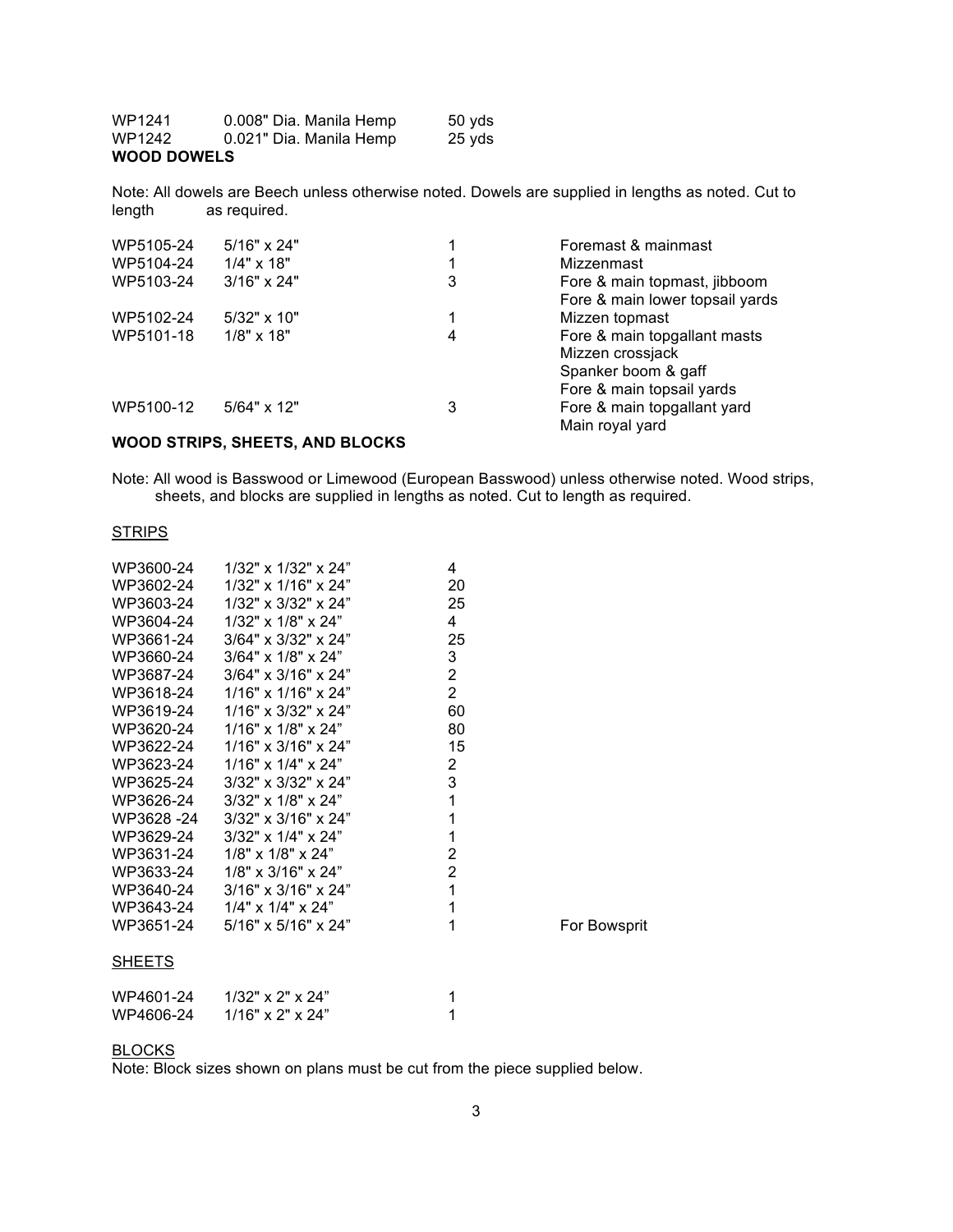WP3609-24 3/4" x 2" x 12" 1 Stern blocks

#### **LASER-CUT WOOD PARTS**

Note: All Laser-Cut wood is Basswood or Limewood (European Basswood) unless otherwise noted.

| <b>WP4620-A</b> | 3/16" Thick Set<br><b>Center Keel</b><br>Keel<br>Sternpost<br>Cutting Tackle Block (special)<br>Rudder<br><b>Stem</b>                                                                                                                                                   | 1 | 2 parts<br>2 parts<br>1 part<br>2 parts<br>1 part<br>1 part                                              |
|-----------------|-------------------------------------------------------------------------------------------------------------------------------------------------------------------------------------------------------------------------------------------------------------------------|---|----------------------------------------------------------------------------------------------------------|
| WP4620-B        | 3/16" Thick Set<br><b>Bulkheads J-O</b>                                                                                                                                                                                                                                 | 1 | 6 parts                                                                                                  |
| WP4620-C        | 3/16" Thick Set<br><b>Bulkheads D-I</b>                                                                                                                                                                                                                                 | 1 | 6 parts                                                                                                  |
| WP4620-D        | 3/16" Thick Set<br><b>Bulkheads A-C</b>                                                                                                                                                                                                                                 | 1 | 3 parts                                                                                                  |
| <b>WP4607-E</b> | 1/16" Thick Set<br><b>Planksheer Set</b><br><b>Forward Main Rail Section</b><br>Fore Top Forward Cross Frame<br>Main Top Forward Cross Frame<br><b>Fore Topmast Crosstrees</b>                                                                                          | 1 | 2 sets (2 parts each)<br>2 parts<br>1 part<br>1 part<br>2 parts                                          |
| WP4634 -F       | 1/32" Thick Set<br>Fore Top Platform<br>Main Top Platform<br>Mizzenmast & Gaff Hoops<br>Grating Strips, 12" Long<br>Jackstay Strips (12" long)                                                                                                                          | 1 | 1 part<br>1 part<br>20 parts<br>2 parts 1/32" sq. holes after assemble<br>5 parts                        |
| WP4613-G        | 1/8" Thick Set<br>Fore and Mainmast Caps<br><b>Bowsprit Cap</b><br><b>Cutting Tackle Block (typical)</b><br><b>Whaleboat Davits</b>                                                                                                                                     | 1 | 2 parts<br>1 part<br>4 parts<br>10 parts                                                                 |
| WP4610-H        | 3/32" Thick Set<br><b>Forward Breasthook</b><br>Fore & Main Topmast Caps<br>Mizzenmast Cap<br>Windlass Carrick Bitt/Knee Set<br><b>Carrick Bitt Deck Insert Pad</b><br><b>Amidships Shelter Knee</b><br><b>Foremast Coat</b><br><b>Mainmast Coat</b><br>Mizzenmast Coat | 1 | 1 part<br>2 parts<br>1 part<br>2 sets (2 parts each)<br>2 parts<br>6 parts<br>1 part<br>1 part<br>1 part |